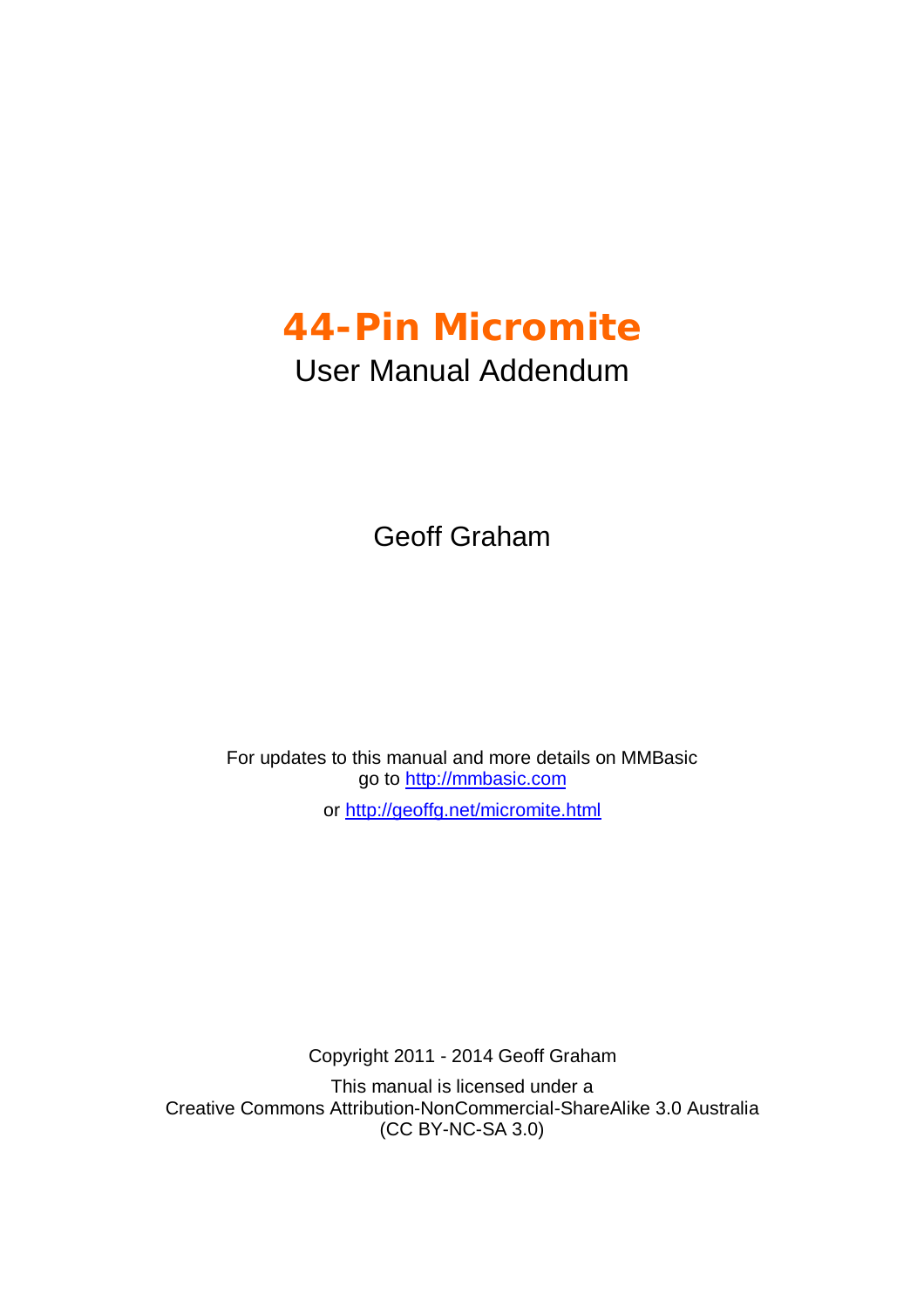## 44 Pin Microcontrollers

The best chip to use is the PIC32MX150F128D-50I/PT which is guaranteed to run up to 48MHz and costs \$3.72. Similar to the 28 pin package there are versions rated at 40MHz and versions that support USB (with the latter you loose access to two I/O pins which are reserved for USB functions (pins 10 and 42)).

The following is a summary of the recommended chips for the Micromite in a 44 pin package:

| PIC32MX150F128D-50I/PT   Guaranteed to run at $48MHz$ . |                                             |
|---------------------------------------------------------|---------------------------------------------|
| PIC32MX150F128DI/PT                                     | Should run at 48MHz despite its 40MHz spec. |

The following will also run the firmware

| PIC32MX250F128D-50I/PT | Guaranteed to run at 48MHz but only supports 31 I/O pins       |
|------------------------|----------------------------------------------------------------|
| PIC32MX250F128DI/PT    | 40MHz spec but should run at 48MHz - only supports 31 I/O pins |

These chips are in a TQFP surface mount package which has a lead pitch of 0.8mm. This is reasonably easy to solder and the chip can be mounted on a carrier board which brings the pins out on an easy to use 0.1 inch grid. The firmware file used for the 44 pin chips is different from the 28 pin firmware but, once the firmware is

loaded, MMBasic will work the same in either chip. The only difference is that this chip has an extra 14 I/O pins that are accessible from within MMBasic.

The power requirements and the need for a 47 $\mu$ F capacitor are exactly the same as for the 28 pin chip.

Loading the Micromite firmware is done via a PIC32 programmer using the following circuit.

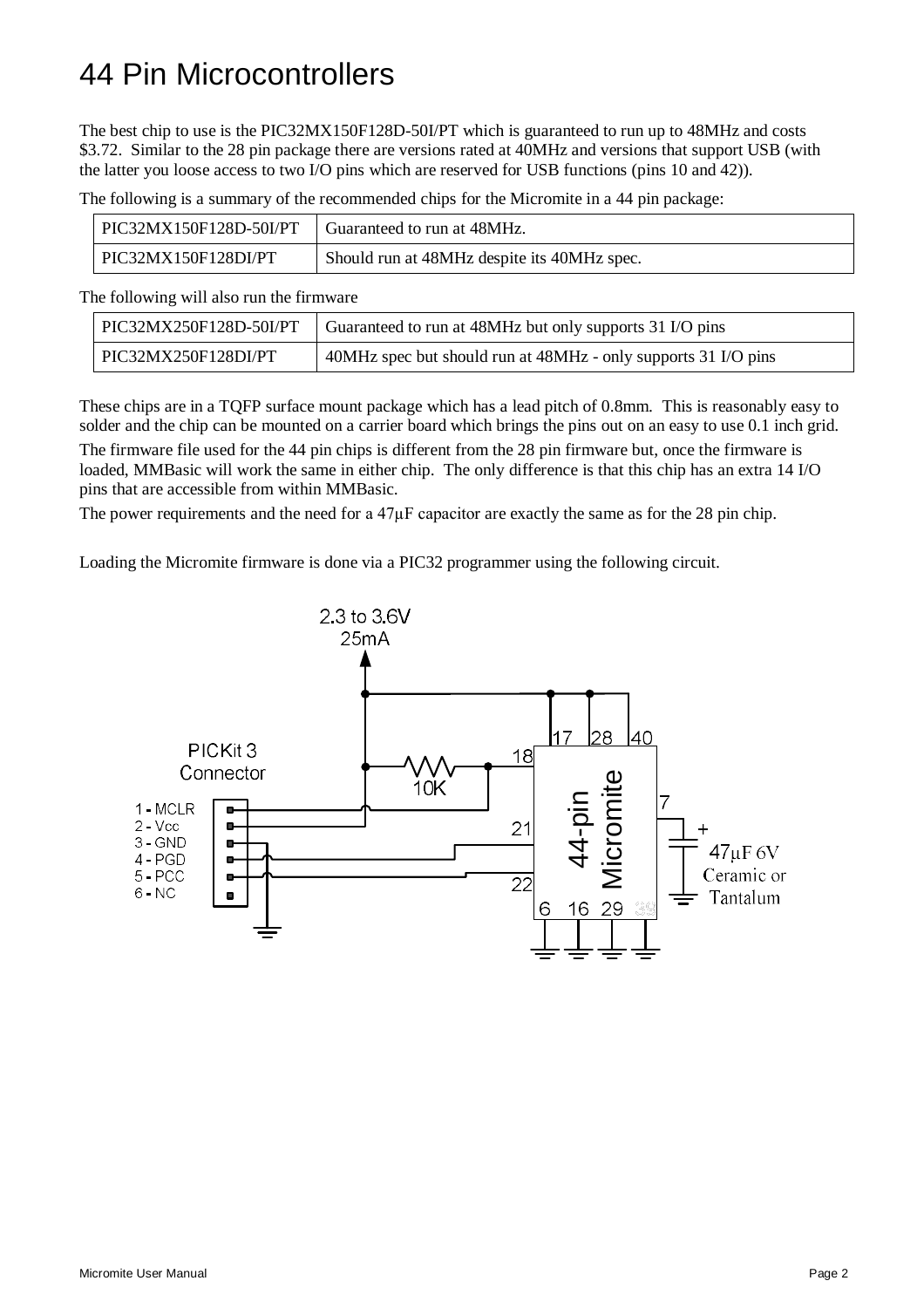## 44 Pin Micromite Connections

The following diagram shows the possible functions of each I/O pin on the 44 pin Micromite.

Note that the physical pins on the chip and the pin numbers used in MMBasic are the same. This means that eleven pins are not available in MMBasic (these pins are highlighted in grey).



|                                                            | Pin | Pin            |                                                |
|------------------------------------------------------------|-----|----------------|------------------------------------------------|
| ANALOG   DIGITAL   PWM 1C                                  | 23  | 22             | PWM 1B   DIGITAL   ANALOG                      |
| ANALOG   DIGITAL   COM1: ENABLE                            | 24  | 21             | PWM 1A   DIGITAL   ANALOG                      |
| ANALOG   DIGITAL                                           | 25  | 20             | SPI OUT (MOSI)   DIGITAL   ANALOG              |
| ANALOG   DIGITAL                                           | 26  | 19             | DIGITAL   ANALOG                               |
| ANALOG   DIGITAL                                           | 27  | 18             | RESET Wired to $+V$ directly or via 10K resist |
| $POWER (+2.3 to +3.6V)$                                    | 28  | 17             | ANALOG POWER $(+2.3$ to $+3.6$ V)              |
| <b>GROUND</b>                                              | 29  | 16             | <b>ANALOG GROUND</b>                           |
| DIGITAL   COM2: TRANSMIT                                   | 30  | 15             | PWM 2A   DIGITAL   ANALOG                      |
| DIGITAL   COM2: RECEIVE                                    | 31  | 14             | SPI CLOCK   DIGITAL   ANALOG                   |
| DIGITAL   5V                                               | 32  | 13             | 5V   DIGITAL                                   |
| CONSOLE Tx (DATA OUT)                                      | 33  | 12             | $5V$   DIGITAL                                 |
|                                                            |     |                |                                                |
| CONSOLE Rx (DATA IN)                                       | 34  | 11             | PWM 2B   DIGITAL   ANALOG                      |
| DIGITAL   5V                                               |     | 10             | INT   DIGITAL   ANALOG                         |
| <b>DIGITAL</b>                                             | 36  | 9              | COM1: RECEIVE   5V   INT   DIGITAL             |
| DIGITAL   5V                                               | 37  | 8              | COM1: TRANSMIT   5V   INT   DIGITAL            |
| DIGITAL   5V                                               | 38  | $\overline{7}$ | 47µF TANT CAPACITOR (+)                        |
| <b>GROUND</b>                                              | 39  | $\overline{6}$ | <b>GROUND</b>                                  |
| POWER $(+2.3 \text{ to } +3.6 \text{V})$                   | 40  | 5              | 5V   INT   DIGITAL                             |
| DIGITAL   5V   SPI IN (MISO)                               | 41  | 4              | 5V   INT   DIGITAL                             |
| DIGITAL   5V   COUNT                                       |     | 3 <sup>1</sup> | 5V   INT   DIGITAL                             |
| DIGITAL   5V   COUNT   WAKEUP   IR                         |     | $\overline{2}$ | $5V$   INT   DIGITAL                           |
| DIGITAL $\mid 5V \mid$ COUNT $\mid$ I <sup>2</sup> C CLOCK | 44  | $\mathbf{1}$   | I2C DATA   COUNT   5V   INT   DIGITAL          |
|                                                            |     |                |                                                |